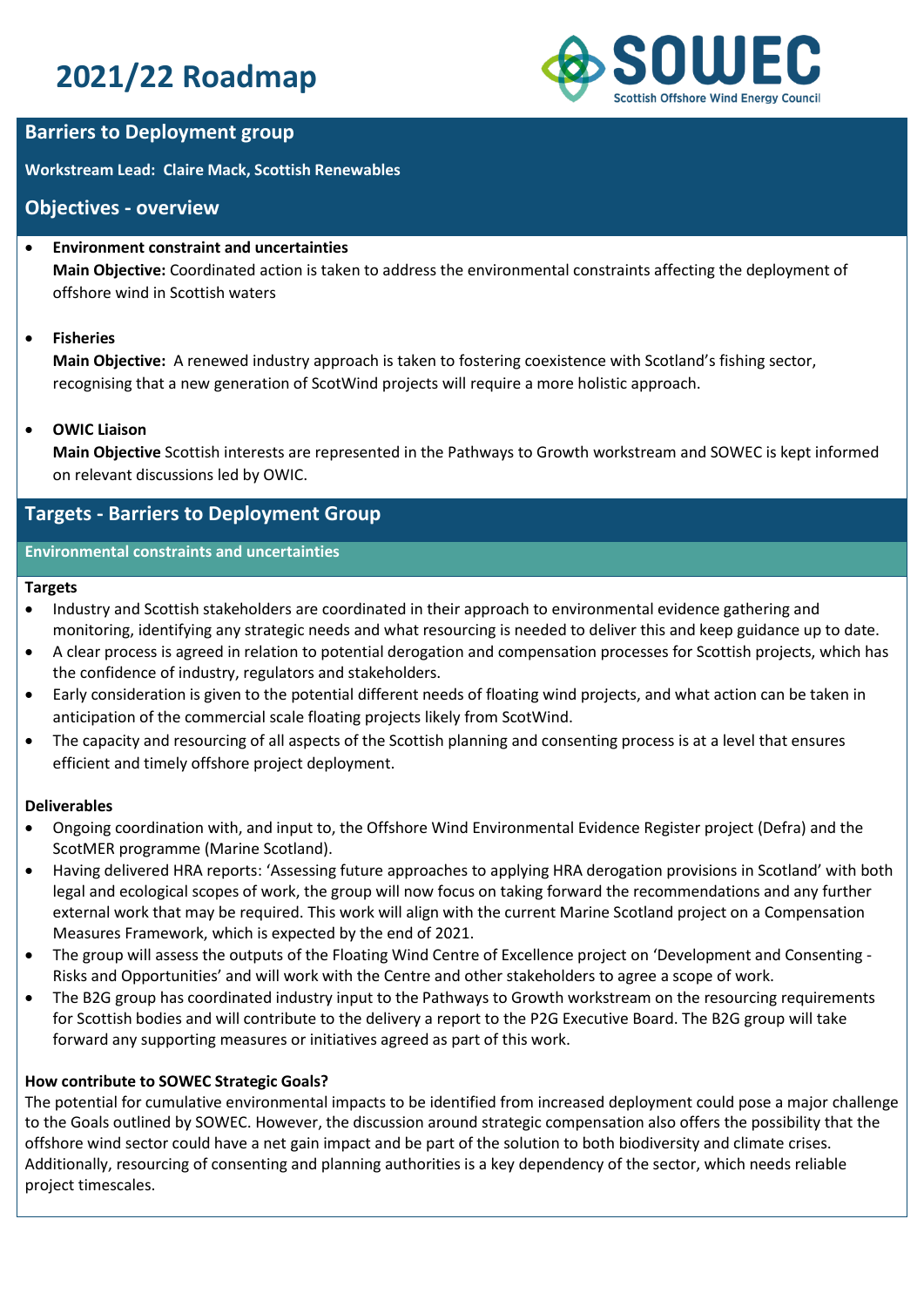# **2021/22 Roadmap**



### **Fisheries**

#### **Targets**

• A greater shared understanding of process and needs is developed between Scottish offshore wind and fisheries sectors, with new forums for strategic discussion established.

## **Deliverables**

- Briefing meetings between industry, Marine Scotland and fishing representatives to understand each other's priorities and positions
- A stakeholder forum event to bring together sectors, meeting at least twice in 2021, and once in Q1 2022 post the ScotWind outcome.
- Potential specific projects agreed through both bilateral and forum discussions by end 2021, subject to funding.

## **How contribute to SOWEC Strategic Goals?**

Establishing collaborative relationships with other marine users is essential to SOWEC's goal of creating a competitive, commercially attractive offshore wind sector. This part of the workstream has increasing relevance to Marine Scotland pursuit of a Blue Economy approach to marine policy.

### **OWIC Liaison**

#### **Targets**

• Attend Pathways to Growth meetings and coordinate with the SOWEC Developer group where needed.

#### **Deliverables**

• An update to each SOWEC meeting highlighting any challenges or opportunities specific to Scotland, with any recommendations for action.

## **How contribute to SOWEC Strategic Goals?**

This work is key to align with OWIC and prevent duplication of effort.

# **Key Milestones – Barriers Group***.*

| Milestone                                                                   | <b>Date</b>    | <b>Comment/Further Detail</b>                                                                          |
|-----------------------------------------------------------------------------|----------------|--------------------------------------------------------------------------------------------------------|
| Delivery of HRA project reports                                             | April/Sept     | Final reports received early April, published w/c 6 <sup>th</sup> September<br>following comms review. |
| Forum event with fishing industry                                           |                | Forum 1 held 23rd July                                                                                 |
| P2G workshop on Scottish resourcing                                         |                | Held 10 <sup>th</sup> August                                                                           |
| Coordinate industry input to<br><b>Compensation Measure Framework draft</b> | Q3/Q4          |                                                                                                        |
| Agree any further B2G scopes of work on<br><b>HRA</b>                       | Q <sub>3</sub> |                                                                                                        |
| FOWCOE Consenting report published                                          | Q <sub>3</sub> | Being published at FOW conference 15 <sup>th</sup> Sept                                                |
| P2G report to Executive Board                                               | Q4             |                                                                                                        |
| Forum 2 with fishing industry                                               | Q4             |                                                                                                        |